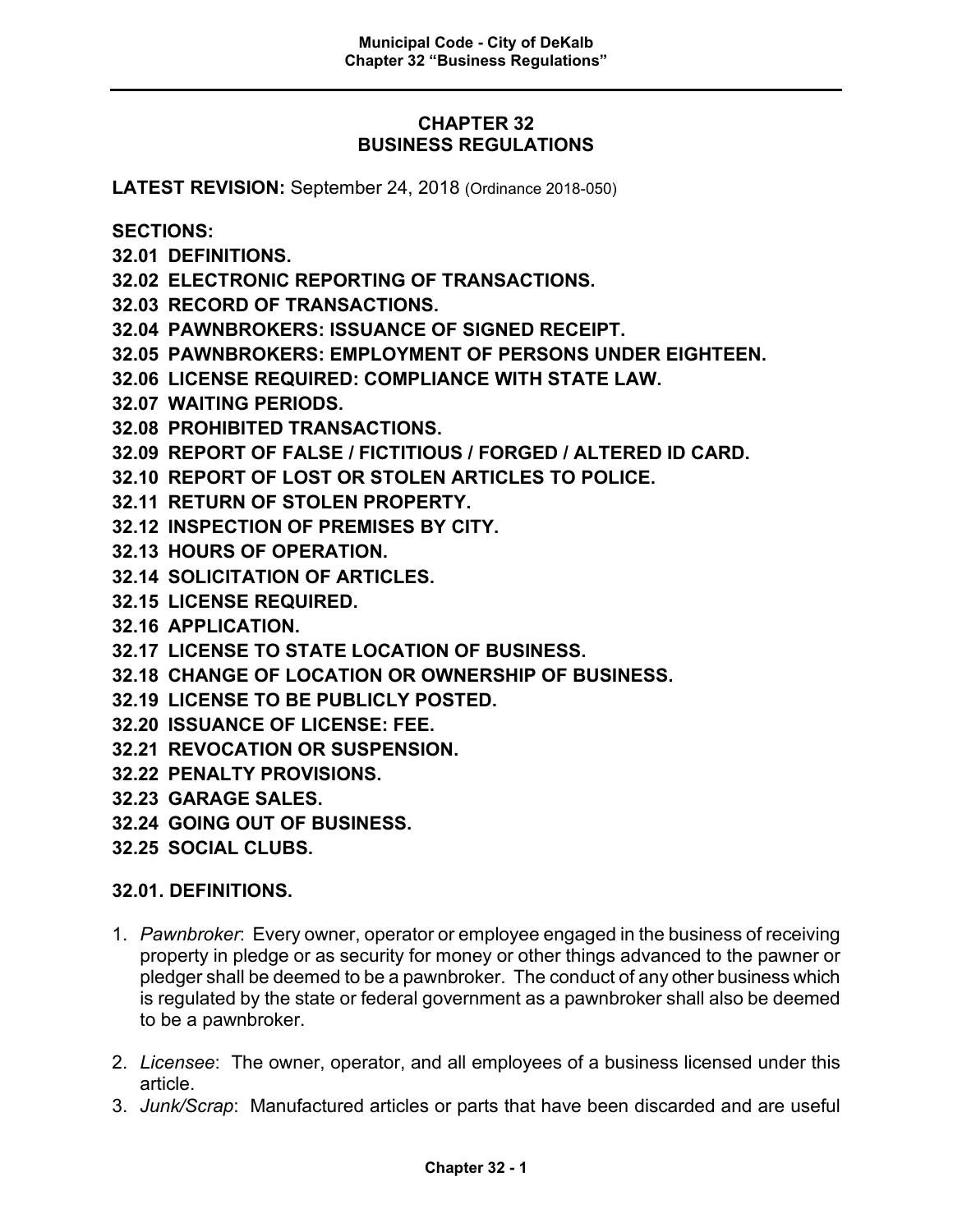only as material for reprocessing or recycling.

- 4. *Precious Metals*: Articles consisting primarily of the elements gold (chemical symbol Au), silver (chemical symbol Ag), platinum (chemical symbol Pt) or palladium (chemical symbol Pd), but not including articles merely plated with these metals or articles similar in color to these metals but not actually consisting of them.
- 5. *Individually Identifiable Articles*: Articles that are individually identifiable by an identification number, serial number, engraving, stamping, forging or other applied numbers, letters, characters or markings, or other unique features that serve to distinguish it from any other similar article and which could be used to establish ownership of the article.

### **32.02. ELECTRONIC REPORTING OF TRANSACTIONS.**

The Police Department shall enter into a contract for service with a company designated by the Chief of Police (hereafter, "the Online Records Repository"), in order to enhance its investigative services to protect pawnbrokers and members of the general public. In the event of a change to its electronic reporting system, the city will notify all impacted licensees of the change within a reasonable time prior to such change.

Every pawnbroker shall operate and maintain a computer system with internet access and photographic or video capability sufficient for the electronic reporting requirements described in this article. Any failure or malfunction of such equipment on the part of the licensee shall not exempt the licensee from the recording/reporting requirements outlined in this Ordinance. The licensee shall immediately notify the police department of any such failure or malfunction and shall have such resolved as soon as practicable. Failure by the licensee to resolve any failure or malfunction of equipment within two business days of their failure or malfunction shall lead to license revocation proceedings hereunder.

Each licensee shall maintain an account with the then-current Online Records Repository for the purpose of reporting transactions as required herein.

### **32.03. RECORD OF TRANSACTIONS.**

Throughout the term of the license, every pawnbroker shall report/upload to the thencurrent Online Records Repository the below listed information for each and every transaction conducted during each day they were open for business by the end of that business day. All information shall be recorded in the English language.

A transaction shall consist of all articles brought in to a pawnbroker for sale, barter, trade, pledge or pawn by an individual (pawner/seller) at the same time and date and includes the sale of non-junk/scrap articles by a pawnbroker to another person. Articles brought in to a pawnbroker by an individual (pawner/seller) for sale, barter, trade, pledge or pawn at different times on the same date by the same person shall be considered as separate transactions, regardless of how short the difference in time is between those transactions.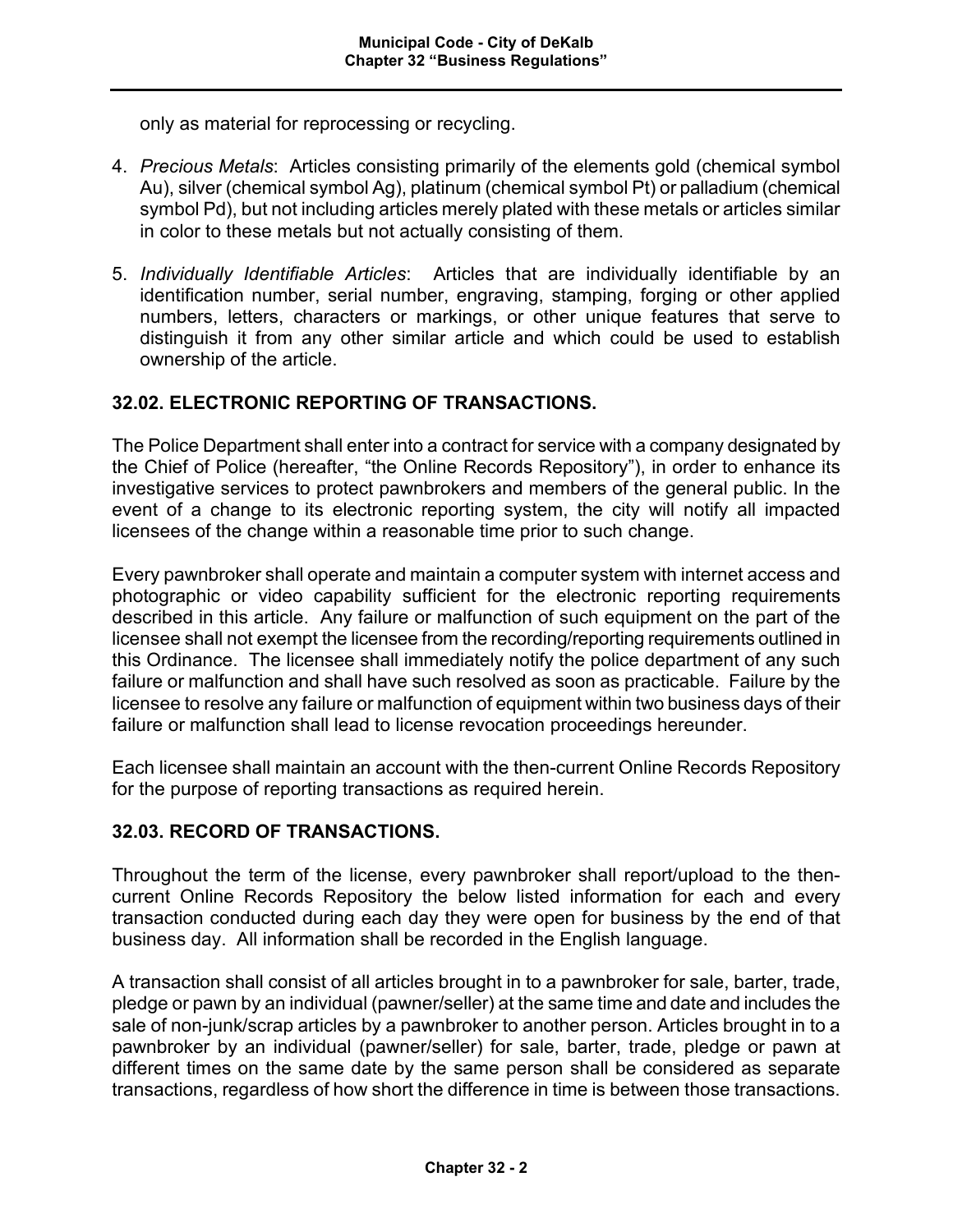Separate transactions, either from the same person or different persons, shall not be combined and reported collectively. The licensee shall also comply with such rules and regulations as the Chief of Police shall establish regarding the reporting of information into the Online Records Repository from time to time, and the Police Department shall provide each licensee with a written notice of any revision to such policies. The licensee shall also comply with the policies and procedures of the Online Records Repository.

- 1. Non-junk/scrap articles other than coins and paper money.
	- A. Purchases/receipts by licensees.
		- I. All such articles sold, bartered, traded, pledged or pawned to a pawnbroker by an individual (pawner/seller) during a transaction shall be associated with the person (pawner/seller) who brought the article(s) in. The licensee shall record/report the following information for each such transaction:
			- a. The name, current address and date of birth of the pawner/seller.
			- b. A digital photographic or scanned image of a photo ID card of the pawner/seller, sufficiently clear to allow the information on the ID to be read. The photo ID must be a currently valid (not expired) card issued by a government entity of the United States and must include the pawner/seller's first and last name, current address, date of birth, and physical descriptors.
			- c. The date and time of the transaction.
		- II. Descriptions/photographs of articles.
			- a. Individually identifiable articles:
				- i. Each individually identifiable non-junk/scrap article brought in to a pawnbroker by an individual (pawner/seller) for sale, barter, trade, pledge or pawn during a single transaction shall be itemized separately. Licensees shall not lump such articles together (e.g., "five gold monogrammed rings"), but must provide a complete and thorough description of each item to include the following:
					- a. Type of article
					- b. Brand name/make/manufacturer (if applicable).
					- c. Model number where such information is listed anywhere on the item subject to the transaction.
					- d. Serial number where such information is listed anywhere on the item subject to the transaction.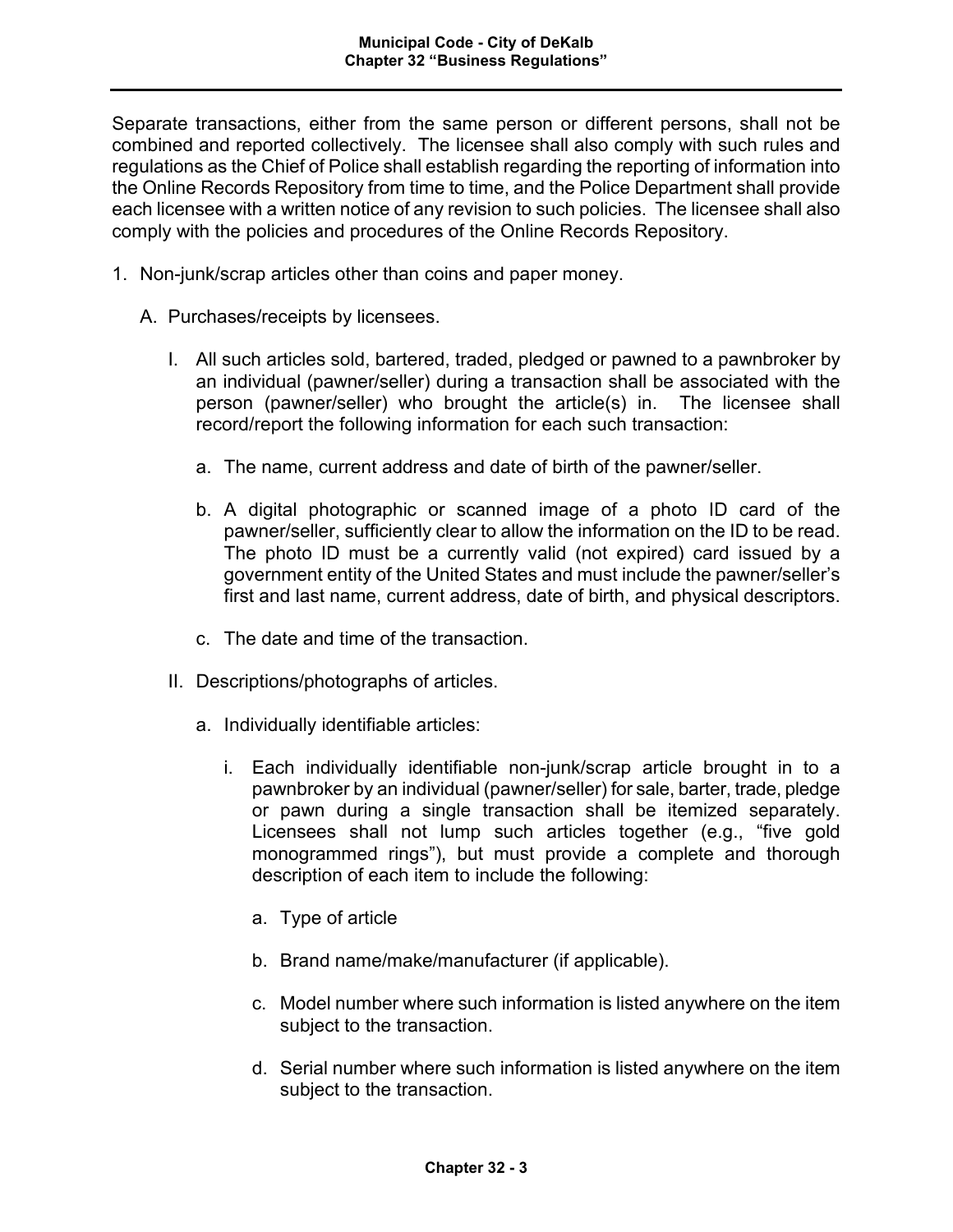- e. Color/finish.
- f. Any other identifying marks, writing, engraving, etc.
- ii. A digital photograph(s) shall be taken of each individually identifiable article, sufficiently detailed to allow reasonable identification of the article. The digital photograph(s) shall capture any identifying numbers inclusive of serial numbers and model numbers, marks, writing, engraving, etc., or any other distinguishing characteristics.
- b. Non-individually identifiable articles:
	- i. Articles that cannot be distinguished from any other similar articles may be described in groups of similar types of articles, but only within the same transaction made by the same seller/pawner. Licensees shall provide reasonable descriptions of the number and types of items within each group to enable the Police Department to determine if they may have been stolen during a particular crime. Example: an individual pawner/seller brings in a video game controller, 5 video game discs, and numerous items of jewelry. The licensee would first of all have to individually itemize and photograph the video game controller as outlined in *"Individually identifiable articles"* above, as it would be a seriallynumbered item. As for the remaining items, the licensee shall not list them as "Miscellaneous video games and jewelry." Instead, the licensee shall describe them as follows: "5 video game discs to include the following titles...," and "Miscellaneous jewelry to include 2 yellow gold necklaces, 1 silver necklace, 2 pairs of silver earrings, one women's yellow gold ring, 1 women's white gold diamond ring and two silver bracelets."
	- ii. A digital photograph(s) shall be taken of each group of similar types of articles within each transaction made by the same seller/pawner. The articles may be photographed together as a group, but each individual article shall be visible in the photograph. For example, given the circumstances outlined in subparagraph "a" above, the 5 video game discs would be photographed together as a group side-by-side (not stacked on top of each other), and the jewelry items would be photographed together as a group with each item laid out so as to be individually viewable (not piled together in a heap).
- B. Sales by licensees.
	- I. In order to facilitate the return of stolen items to their rightful owners, individually identifiable non-junk/scrap articles sold by a pawnbroker to an individual shall be reported to Online Records Repository. Licensees shall individually itemize and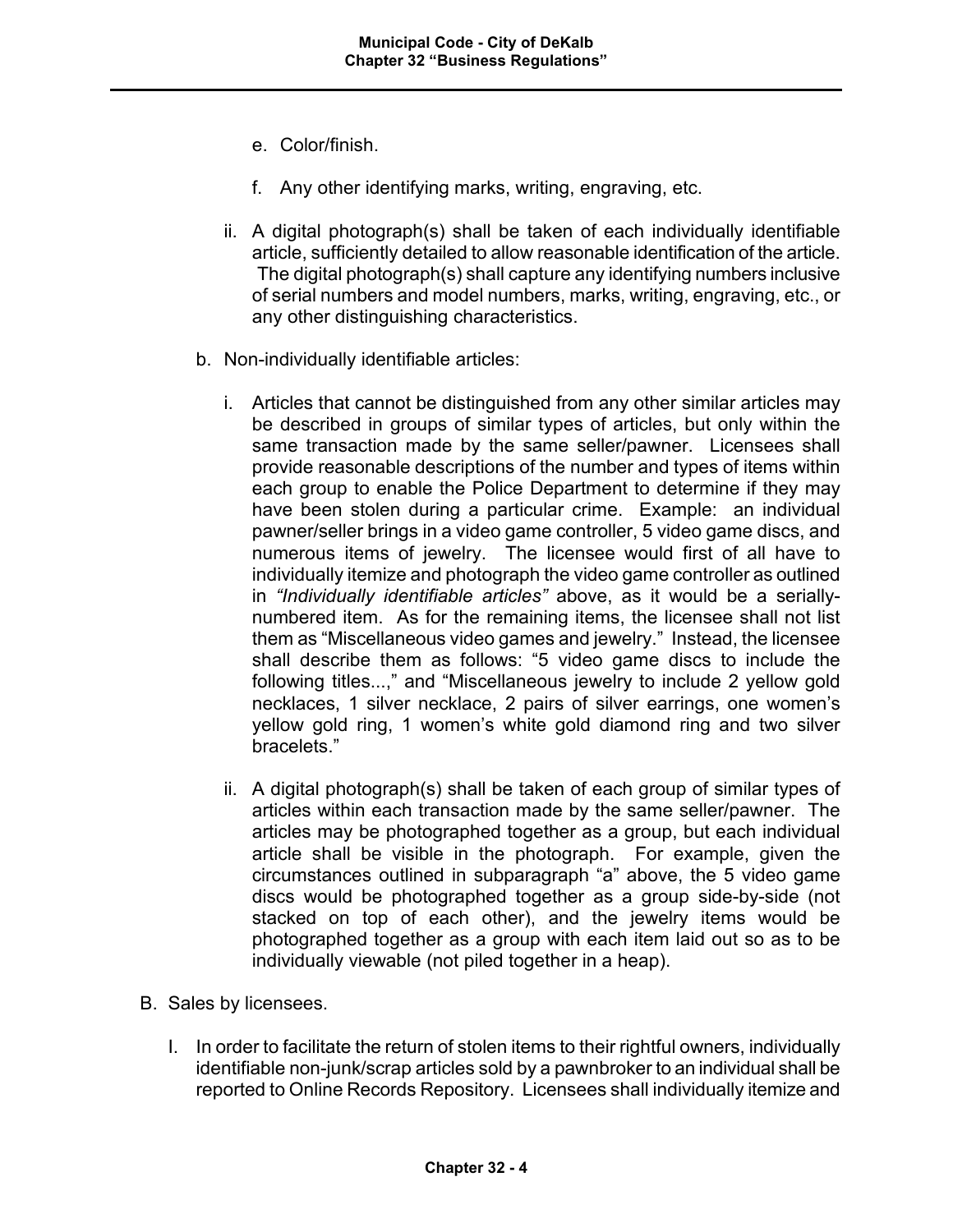describe each individually identifiable article so sold.

- II. Each individually identifiable non-junk/scrap article sold by a pawnbroker shall be associated with the person to whom it was sold. The licensee shall record/report the following information for each such transaction:
	- a. The name and current address of the purchaser must be recorded/reported a photographic image of a government-issued photo ID card is not necessary.
	- b. A digital photograph of non-junk/scrap articles sold by a pawnbroker to an individual is not required.
- III. Reporting the sale of non-individually identifiable articles by a licensee to the Online Records Repository is not required.
- 2. Junk/scrap articles.
	- A. Purchases by licensees.
		- I. Junk/scrap articles that are not individually identifiable may be recorded/reported in bulk, but must specify the weight, type (e.g., steel, copper, aluminum, etc.) and form (e.g. sheet, cans, pipe, wire, etc.) of the bulk material.
		- II. Each different type and form of junk/scrap bulk material brought in to a pawnbroker by an individual for sale during a transaction shall be associated with the person who brought the material in. Licensees shall record/report the following information for each such transaction:
			- a. The name, current address and date of birth of the pawner/seller.
			- b. A photographic or scanned image of a photo ID card of the seller, sufficiently clear to allow the information on the ID to be read. The photo ID must be a currently valid (not expired) card issued by a government entity of the United States and must include the pawner/seller's first and last name, current address, date of birth, and physical descriptors.
			- c. If the seller is selling on behalf of a company or business, the name, address, and telephone number of such company or business shall also be recorded/reported.
			- d. If the junk/scrap is brought by motor vehicle to a licensee for sale, the make, model, color, and license plate number of that vehicle shall be recorded/reported.
			- e. The date and time of the transaction.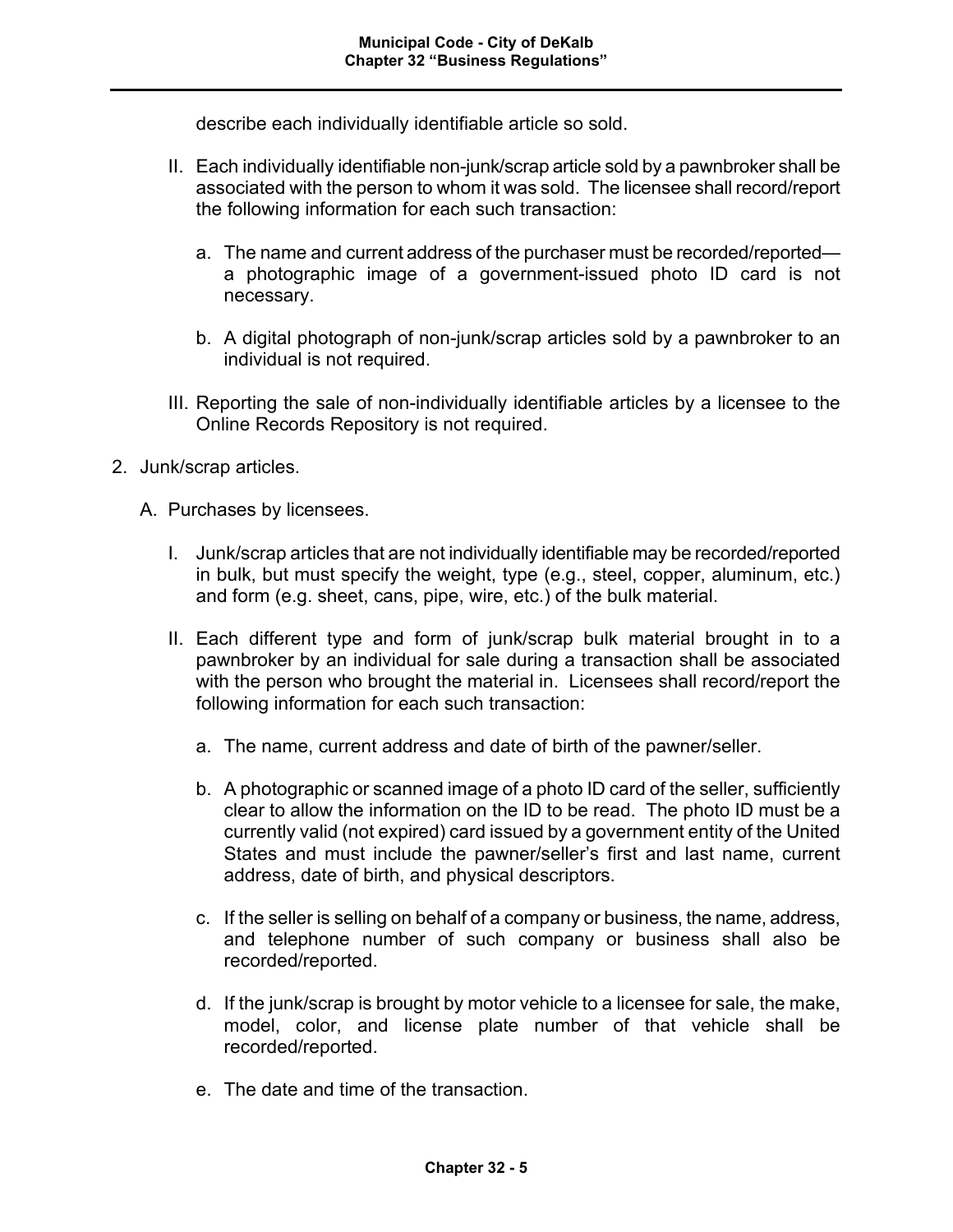- f. A digital photograph or, if the licensee has a video system, video segment of each individual type & form of bulk material purchased by the licensee shall be linked to the record of that transaction.
- g. In the case of any junk/scrap that includes identification information such as model number, serial number, vehicle identification number, year/make/model, ownership information or similar information, such information shall be documented by the licensee at the time of transaction and entered into the Online Records Repository.
- h. In the case of any junk/scrap that is accompanied by a title or other documentation evidencing proof of ownership, a photograph or scan of such document shall be uploaded into the Online Records Repository, and a copy of such document shall be retained by the licensee.
- B. Sales by licensees.
	- I. Licensees do not need to record/report any information pertaining to the sale of junk/scrap material that is not individually identifiable. Licensees shall record/report information pertaining to the sale of individually identifiable junk/scrap material. The licensee shall record/report the following information for each such transaction:
		- a. The name and current address of the purchaser must be recorded/reported a photographic image of a government-issued photo ID card is not necessary.
		- b. A digital photograph of non-junk/scrap articles sold by a pawnbroker to an individual is not required.
- 3. Coins and paper money.
	- A. Purchases/receipts by licensees.
		- I. Coins or paper money brought in by an individual (pawner/seller) for sale, barter, trade, pledge or pawn during a single transaction do not need to be itemized individually, but rather may be recorded/reported in bulk, unless such items are brought in and given a value in excess of the face value of the coin or paper money (such as items brought in based upon their collectability or historic value). If such items are brought in and given value in excess of their face value, the items shall be photographed, and a log describing the items (and serial number, if indicated on the item) shall be made in the Online Records Repository.
		- II. Coins or paper money brought in to a pawnbroker by an individual (pawner/seller) for sale, barter, trade, pledge or pawn during a transaction shall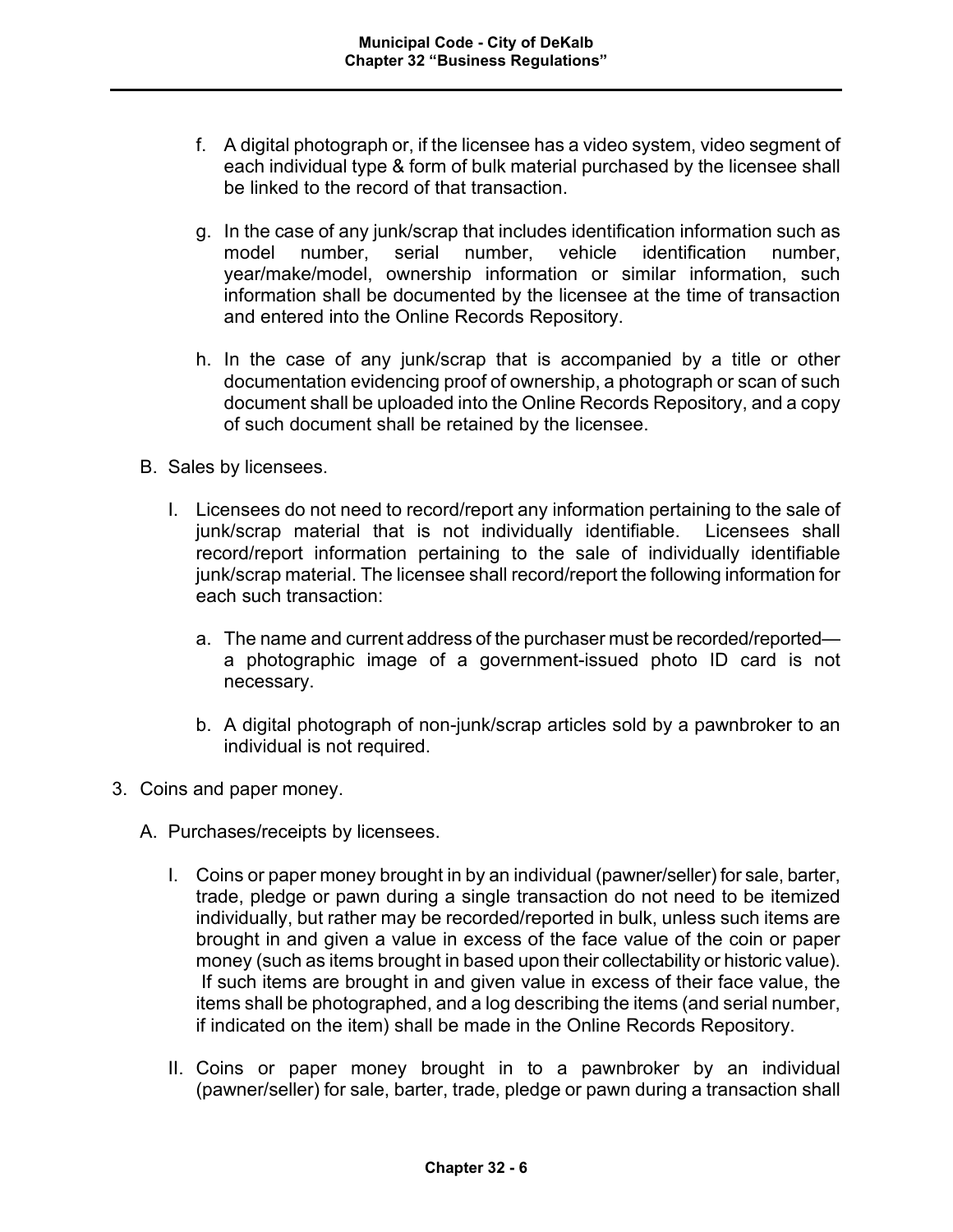be associated with the person (pawner/seller) who brought the article in. The licensee shall record/report the following information for each such transaction:

- a. The name, current address and date of birth of the pawner/seller.
- b. A digital photographic or scanned image of a photo ID card of the pawner/seller, sufficiently clear to allow the information on the ID to be read. The photo ID must be a currently valid (not expired) card issued by a government entity of the United States and must include the pawner/seller's first and last name, current address, date of birth, and physical descriptors.
- c. The date and time of the transaction.
- d. The quantities and types of coins or paper money present. If coins are all of the same type, they shall be reported by either quantity or weight, and type (e.g., 5 Morgan silver dollars, 25 buffalo nickels, 5 lbs. of wheat pennies, etc.). If coins are from a collection, a description of the theme of the collection (e.g., Bicentennial coins, state quarters, etc.) along with the number of coins shall be provided. If coins represent an accumulation of disparate coins with no overall theme, a generic description of the type and quantity of coins shall be provided (e.g., approximately 200 U.S. coins of miscellaneous dates & denominations, approximately 100 foreign coins from various countries, etc.). Paper money shall be reported by quantity and type (e.g., 25 U.S. \$5 silver certificates, etc.). Coins or currency given greater value than the face value shall be documented as described above.
- III. As a photograph of coins or paper money conveys no more information than can be obtained from the written descriptions required by Paragraph 3 (A)(II)(d) of this section, no photographs of coins or paper money are required unless the coins or paper money are given more value than their face value.
- B. Sales by licensees.
	- I. Licensees do not need to record/report any information pertaining to the sale of coins or paper money to other individuals or businesses, unless such items are sold at a value in excess of their face value. If sold at a value greater than their face value, Licensees shall individually itemize and describe each individually identifiable article so sold.
	- II. Each individually identifiable non-junk/scrap article sold by a pawnbroker shall be associated with the person to whom it was sold. The licensee shall record/report the following information for each such transaction:
		- a. The name and current address of the purchaser must be recorded/reported a photographic image of a government-issued photo ID card is not necessary.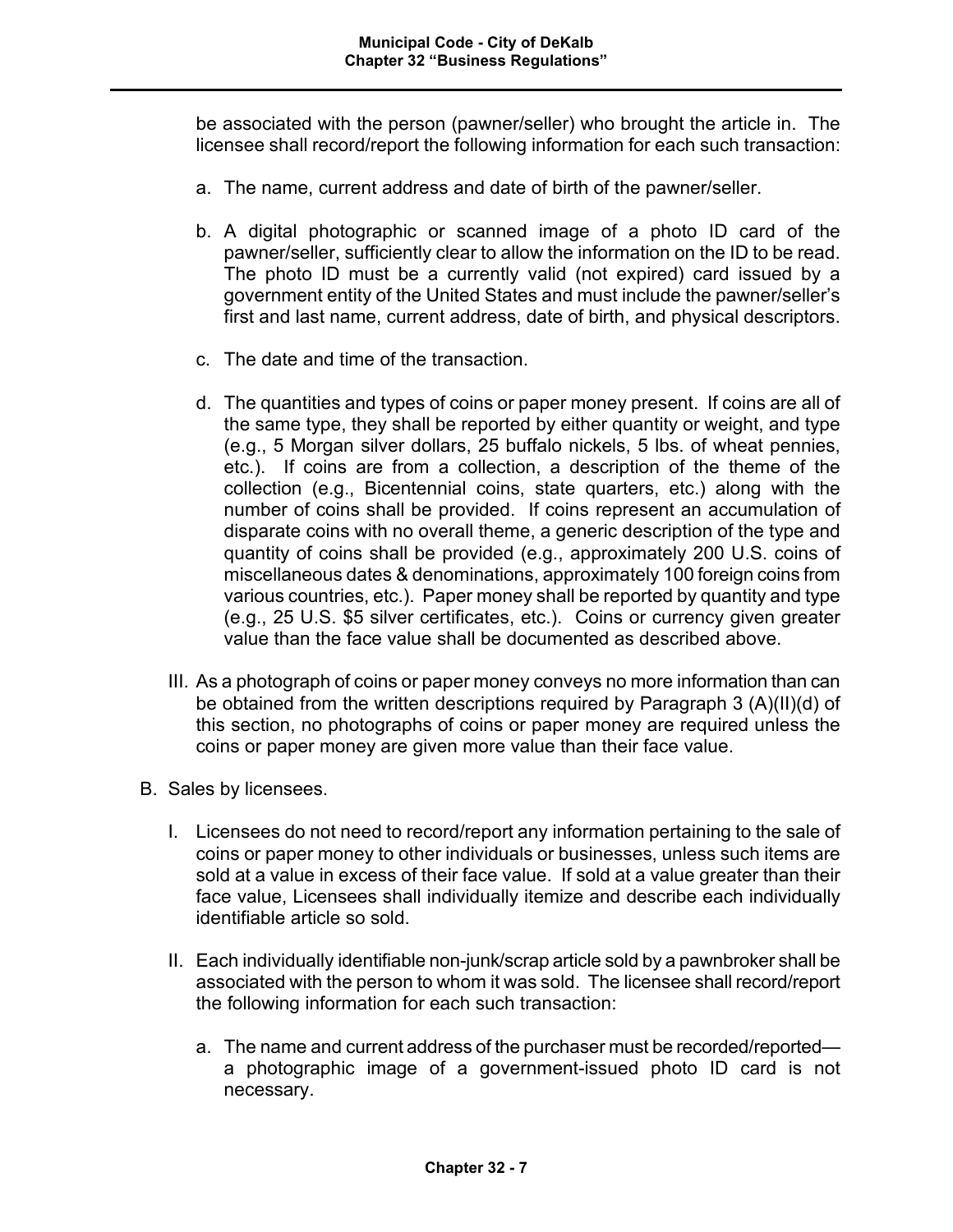- b. A digital photograph of non-junk/scrap articles sold by a pawnbroker to an individual is not required.
- 4. In the event the electronic reporting system malfunctions or is otherwise not operational, the licensee shall, at all times during such malfunction or non-operation, be required to keep written records of any and all transactions made during the period of malfunction or non-operation, to include all information required by this section. These written records shall be reported/uploaded to the Online Records Repository as soon as practicable after the electronic reporting system is functional. No such written records shall be erased, mutilated or changed. Written records shall be open and available for review upon request by the city treasurer or any peace officer during regular business hours.

# **32.04. PAWNBROKERS: ISSUANCE OF SIGNED RECEIPT.**

Every pawnbroker shall, at the time of making any advancement or loan, deliver to the person pawning or pledging any property a receipt signed by him containing an accurate account and description, in the English language, of all the goods, articles or other things pawned or pledged, the amount of money, value or thing loaned thereon, the time of pledging the same, the rate of interest to be paid on such loan and the name and residence of the person making the pawn or pledge.

### **32.05. PAWNBROKERS: EMPLOYMENT OF PERSONS UNDER EIGHTEEN.**

No pawnbroker shall permit any person under the age of eighteen (18) years to take pledges in pawn for him.

# **32.06. LICENSE REQUIRED; COMPLIANCE WITH STATE LAW.**

No person or company shall receive any article or thing by way of pledge or pawn, nor shall he loan or advance any sum of money on the security of any article or thing, unless he also happens to be separately licensed as a pawnbroker under this Chapter and complies with the specific requirements of this Chapter applicable to Pawnbrokers. All Pawnbrokers shall comply with applicable state and federal laws with regard to fees which may be charged, as well as with regulations which may otherwise be applicable.

### **32.07. WAITING PERIODS.**

No articles received on deposit or pledge by any pawnbroker, shall be permitted to be redeemed or removed from the place of business of such pawnbroker for the space of fortyeight (48) hours after the delivery of the signed receipt required herein. No articles pawned or pledged shall be sold or disposed of by any pawnbroker within one (1) year from the time the pawner or pledger shall make default in the payment of interest on the money so advanced by the pawnbroker, unless by the written consent of the pawner or pledger.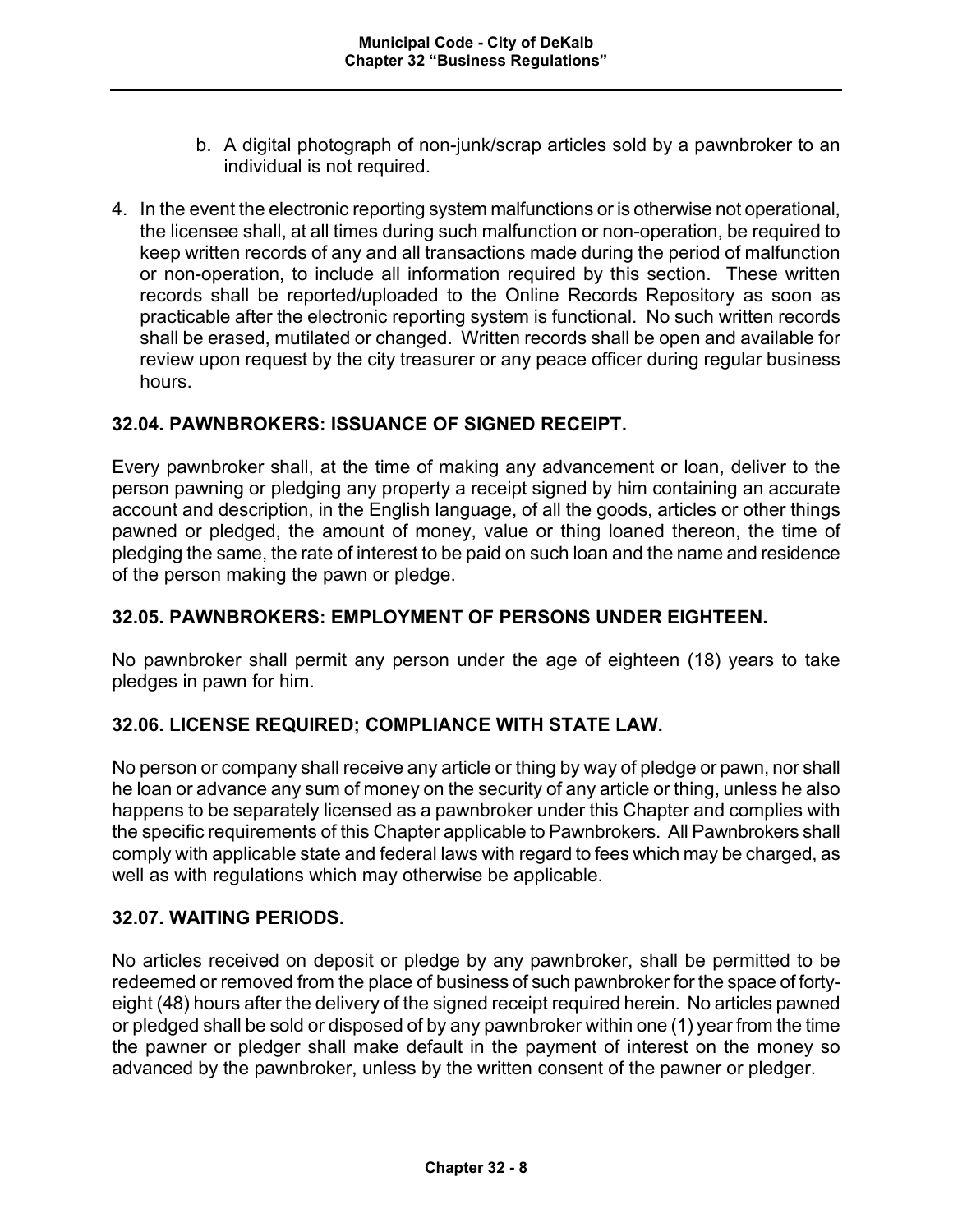No pawnbroker shall expose for sale, or sell, trade or barter, or melt, crush/compact, destroy, or otherwise dispose of, any non-scrap/junk article that is individually identifiable within twenty-one (21) days of the time of purchasing or receiving the same, nor until the same has been in or upon the premises where the same are offered, exposed, traded, bartered or sold, at least twenty-one (21) days, unless the article consists primarily of precious metal(s). Due to fluctuations in the prices of precious metals and security concerns emanating from the accumulation of large quantities of precious metals, there shall be no waiting period for such articles, even if they are individually identifiable (although they shall be photographed and documented in accordance with the requirements of this Chapter 32). There shall be no waiting period for scrap/junk, coins, paper money or other non-individually identifiable articles.

# **32.08. PROHIBITED TRANSACTIONS.**

No pawnbroker, in the course of conducting his or her business, shall receive any articles for pawn, pledge, advancement of money, loan, resale, or personal use from:

- 1. Minors who are under eighteen (18) years of age.
- 2. Any person appearing to be intoxicated or under the influence of drugs or alcohol.
- 3. Any person known to the pawnbroker to have been convicted of Theft, Residential Burglary, Burglary, Home Invasion, Vehicular Invasion, Armed Robbery, Robbery or Electronic Fencing under the laws of the State of Illinois, or the equivalent laws of any other state. A peace officer may provide such criminal conviction information to a pawnbroker, and a pawnbroker may also access the Online Records Repository "No Buy" list prior to making a transaction to ensure that the prospective pawner/seller has not been convicted of any such crime. All pawnbrokers are required to check both the Online Records Repository "No Buy" list and the information provided by the City of DeKalb Police Department (if any) prior to completing any transaction with any person or business.
- 4. Any person bringing such articles to the premises in a shopping cart.
- 5. Any person presenting a serial numbered non-scrap/junk article from which the serial number has been removed or obliterated.
- 6. Any person in possession of a manhole lid or casting, catch basin grate or casting, electrical conduit in lengths longer than six inches, spools of copper, fire hydrants, fire hydrant caps or components, street lighting poles, guardrails or guardrail components, railroad tracks or railroad track components, aluminum bridge rails, or any item stamped, marked or cast with the name of any City, any unit of federal, state or local government, unless such items are brought by persons having valid identification indicating that they are employees of the unit of government at issue, and payment for such items is tendered via a check made out to the unit of government.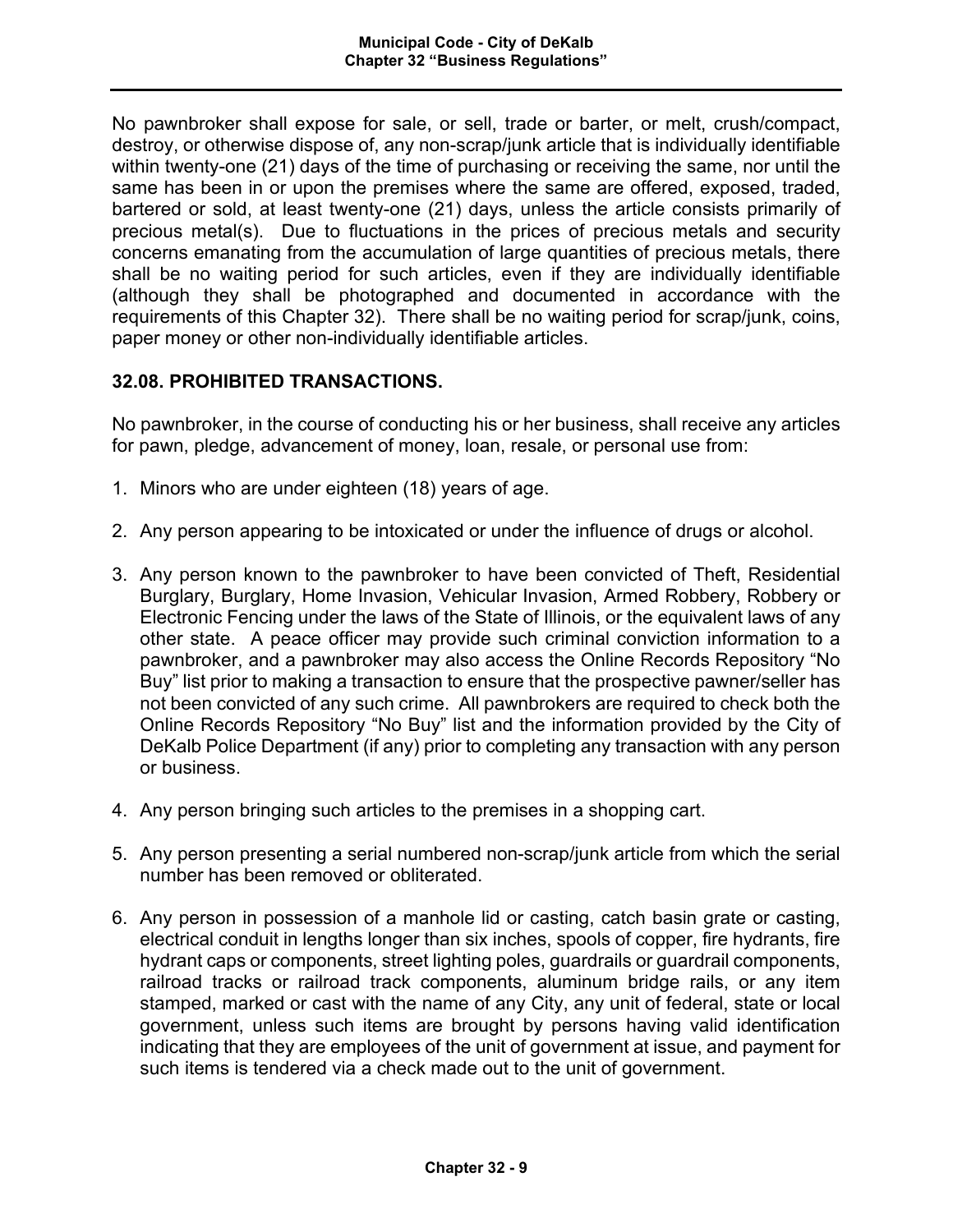7. Any firearm (as defined under state law or City Code), knife or sword.

In the event that any of the above enumerated persons shall attempt to conduct a prohibited transaction, a representative of that business shall notify the police department of the incident while the person is still present in the business if safe to do so, or otherwise as soon as the person has left the business. In no event shall the licensee complete a prohibited transaction.

#### **32.09. REPORT OF FALSE / FICTITIOUS / FORGED / ALTERED ID CARD.**

In the event that a person seeking to sell or pawn any item presents to the owner/operator/employee of a pawn or resale shop what is reasonably believed to be a false/fictitious/forged/altered ID card, a representative of that business shall notify the police department of the incident while the person is still present in the business if safe to do so, or otherwise as soon as the person has left the business.

#### **32.10. REPORT OF LOST OR STOLEN ARTICLES TO POLICE.**

Every pawnbroker who shall receive or be in possession of any goods, articles or things under circumstances which would lead a reasonable person to conclude that they have been lost or stolen, or which have been alleged or supposed to have been lost or stolen shall immediately notify the police department of such receipt and, forthwith on demand, exhibit the same to any member of the police department.

### **32.11. RETURN OF STOLEN PROPERTY**.

When any person is found to be the owner of stolen property which has been pawned or purchased by a pawnbroker, such property shall be returned to the owner thereof or the City of DeKalb Police Department without the payment of the money advanced by the pawnbroker thereon or any costs or charges of any kind which the pawnbroker may have placed upon the same.

#### **32.12. INSPECTION OF PREMISES BY CITY.**

Submission of a signed application for a license and/or acceptance of a license constitutes the applicant's consent to an inspection of any and all portions of the licensed premises by the City: 1) at any time during the normal business hours of the licensed premises, with or without advance notice; or, 2) at such other time as the City shall designate to the applicant/licensee in writing, with not less than 48 hours advance notice. Inspections pursuant to this consent may be conducted by any City personnel, including Police Department, Building, Public Works, or Fire Department staff, City Manager or other staff authorized by the City Manager, for purposes of determining compliance with the provisions of this Code, or for purposes of determining compliance with any other applicable code or regulation. The consent for inspection shall extend to any portion of the premises and to any items contained therein, and also to any other areas, onsite or offsite, where the pawnbroker maintains any items pawned. An applicant or licensee's refusal to grant access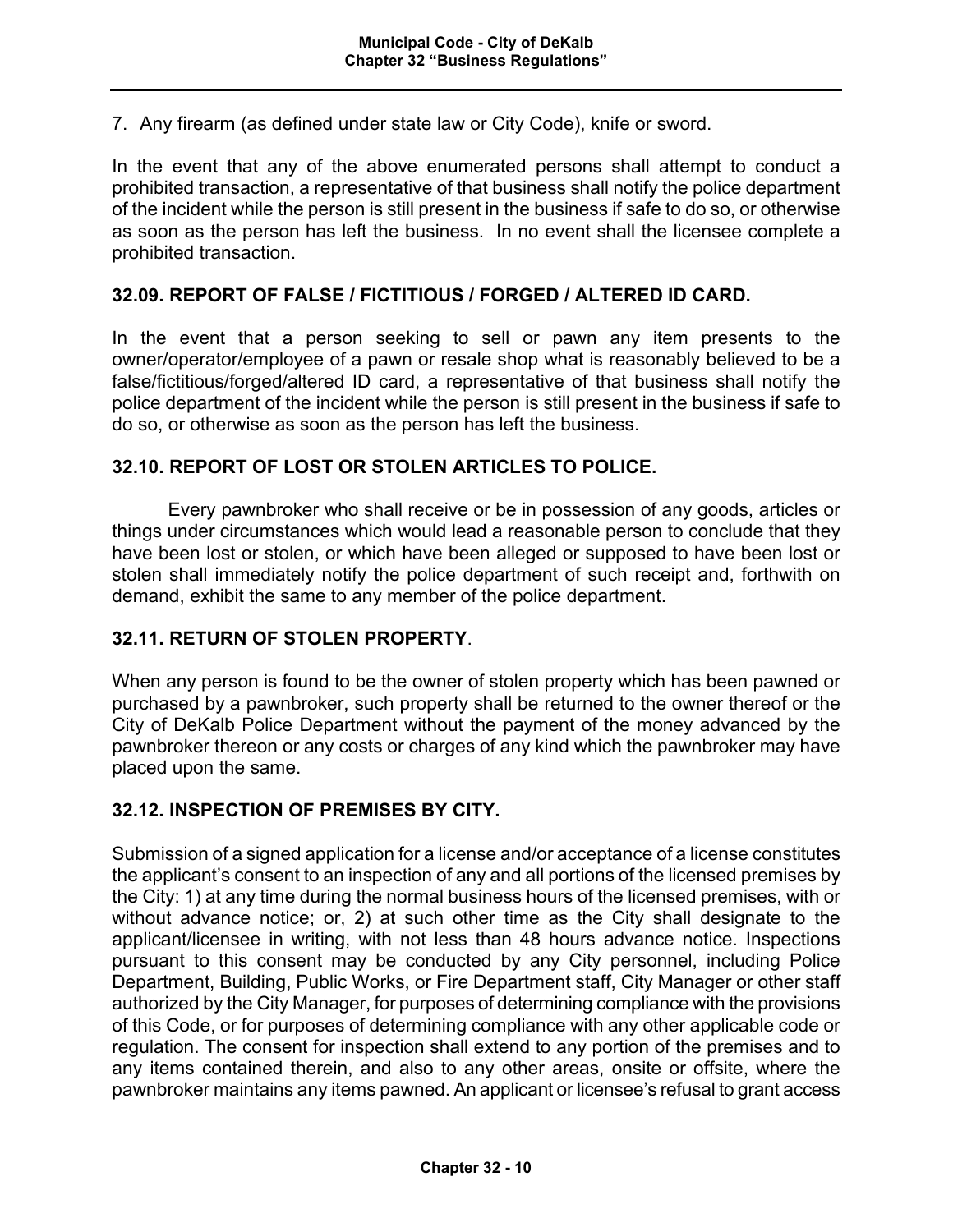to the premises for an inspection shall constitute grounds for denial of a pending application (without refund of any posted application fees) and shall constitute a violation of this Code for license holders, which may subject a licensee to suspension or revocation of their license, imposition of fines and penalties under this Code, or both.

# **32.13. HOURS OF OPERATION.**

No business licensed under this article shall purchase or accept any goods, articles or things whatsoever, from any person outside of posted business hours.

# **32.14. SOLICITATION OF ARTICLES.**

No person licensed under this article shall be permitted to solicit business of any nature upon any street or public highway in the City, or at any location other than their licensed premises.

## **32.15. LICENSE REQUIRED.**

No person shall engage in, carry on or conduct the business of a pawnbroker unless he is licensed to do so. A pawnbroker's license shall entitle the licensee to engage in the purchase, sale, trade or barter of non-junk/scrap secondhand articles in addition to the business of receiving property in pledge or as security for money or other things. Additionally, licensees are required to have any other required licensure applicable to their business under federal, state or local law. All licensees under this Code must also hold a valid Fire Life Safety License issued by the City and must pay the fees applicable to such licenses. The license required hereunder shall be provided at no additional cost (other than the fees applicable to background investigations).

# **32.16. APPLICATION.**

Any person desiring a license as a pawnbroker shall make application in writing to the Finance Department on a form acceptable to the Chief of Police setting out in the application the full name and residence of the applicant, if an individual, and if a corporation, the name and residence of each of its officers. Such application shall also set out the location at which it is intended or desired to conduct such business, and such other information as the Chief of Police shall from time to time deem appropriate. Any false information provided on the application shall result in the denial or revocation of the license. Applicants shall be required to complete all related requirements including a criminal history and background check (and shall pay all fees associated therewith).

# **32.17. LICENSE TO STATE LOCATION OF BUSINESS.**

Every license granted to any pawnbroker under the provisions of this division shall designate the place in which the person receiving the license shall be authorized to carry on such business. Such business shall not be carried on or conducted in any other place than that designated by the license.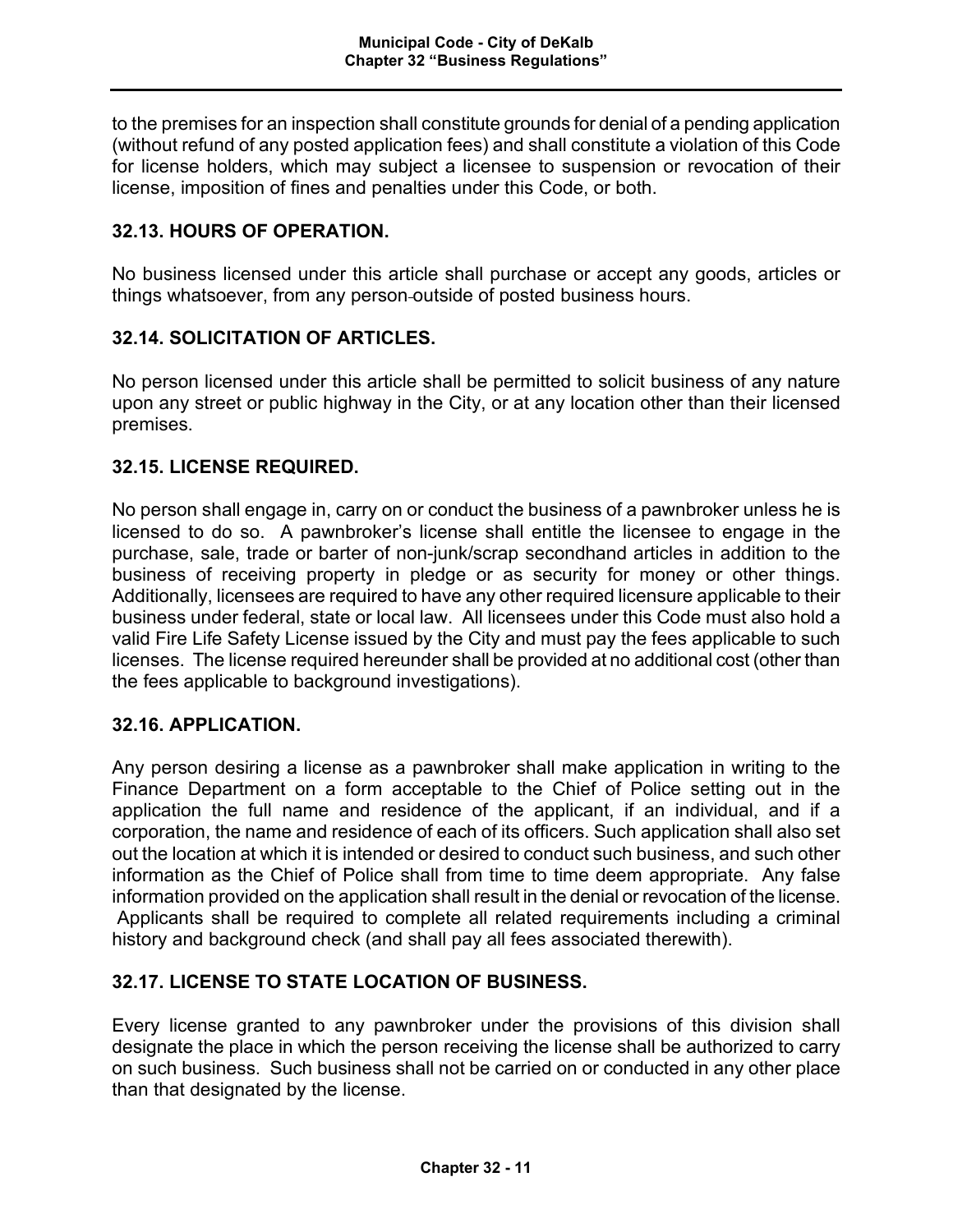## **32.18. CHANGE OF LOCATION OR OWNERSHIP OF BUSINESS.**

Licenses shall be non-transferrable, either by ownership or premises. At the time of transfer of any ownership interest in a licensee, or a relocation of a licensee, the thencurrent license (if any) shall be invalidated and surrendered to the City, and the new owner(s) and/or new premises shall require the issuance of a new license.

### **32.19. LICENSE TO BE PUBLICLY POSTED.**

Every license granted under this article shall be conspicuously posted for public viewing so as to be seen by anyone entering the place of business of such pawnbroker, whether that place of business is a fixed storefront or temporary, non-fixed location.

### **32.20. ISSUANCE OF LICENSE: FEE.**

The City Manager may grant licenses to such pawnbroker applicants as shall pass all requirements imposed herein, all requirements imposed under the application process established by the Chief of Police, and who also receive a positive recommendation from the Chief of Police, to engage in the business of a pawnbroker at the place designated in the application for and during the period of such license, upon payment by the applicant to the city of an annual license fee. The annual fee for such license shall be \$100 for each year or portion thereof, with licensure following the licensee's Fire Life Safety license term.

Any person employed by or providing volunteer work for the licensee at the business for which the license is sought, at any time during the period of the license, shall also be required to pass a background check if that employee or volunteer engages in the collection, receipt, purchase or sale of secondhand or junk/scrap articles. Proof of such background check for each employee or volunteer shall be kept on the premises of businesses licensed under this article or kept on file at their corporate offices if applicable and be presented for review within a reasonable amount of time upon request by the Police Department.

The results of all background checks shall be provided to the Chief of Police, who shall determine if the applicant has a history of past criminal conduct or criminal associations that would make it not in the best interests of the citizens of DeKalb to issue a license to the applicant to engage in such business.

Any establishment where any party listed on the application, in any capacity, is delinquent, by more than 30 days, in the payment of any obligation to the City, including but not limited to the payment of outstanding permit fees, water bills, ordinance violation fines or penalties, or any other City fines, charges, debts or penalties, whatsoever. Any licensee that has a person or entity disclosed on its license application that is more than thirty days delinquent in the payment of any amounts due the City shall: 1) be ineligible to receive a new or renewed license; and, 2) shall be subject to revocation of a license and imposition of fines and penalties, as a violation of this Code. Any license revoked under this Section shall be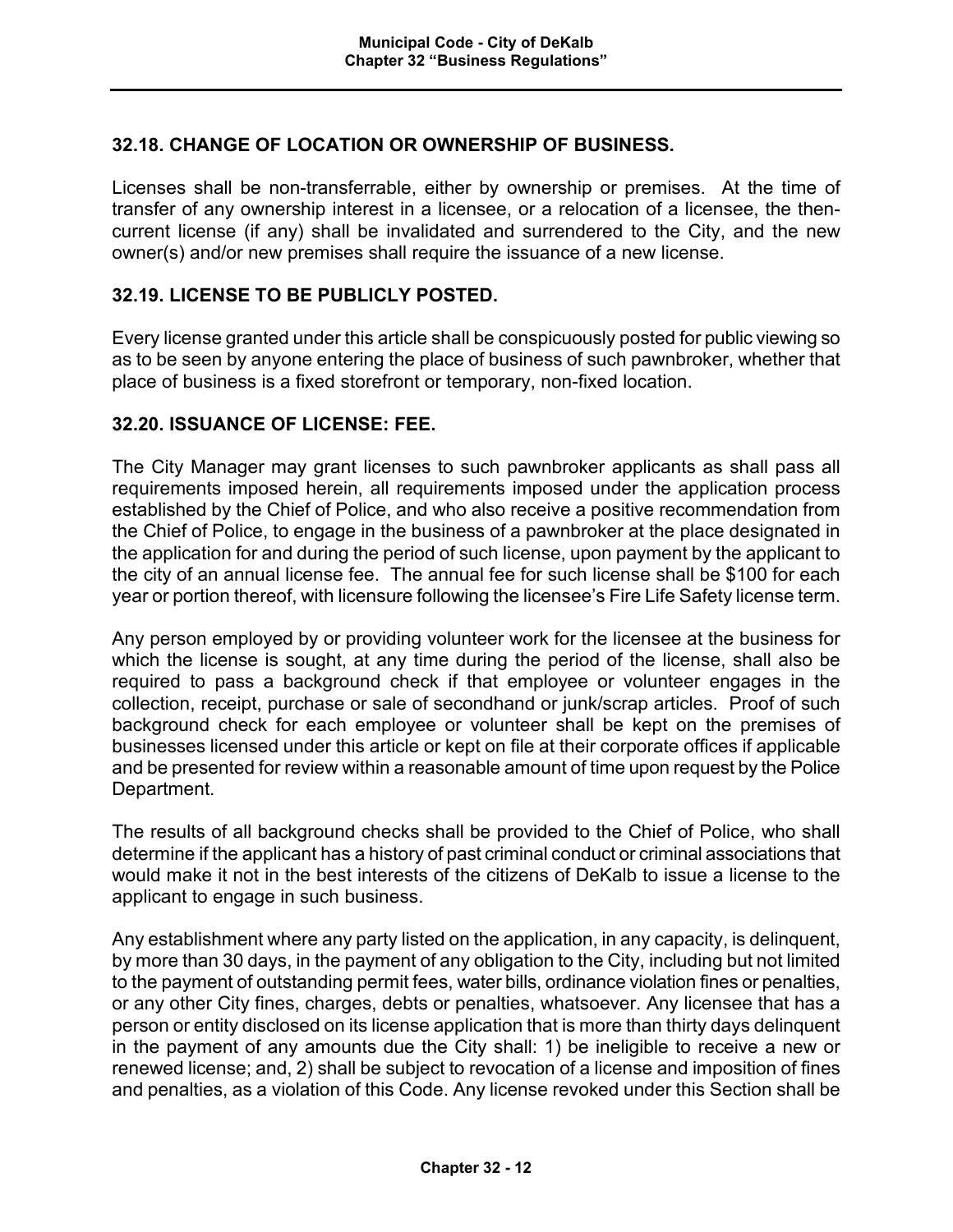subject to a reinstatement fee of \$500, following the payment of all outstanding amounts due to the City.

## **32.21. REVOCATION OR SUSPENSION.**

The licenses issued pursuant to this Chapter may be revoked by the City Manager for any of the following causes. Notice of revocation of a license shall be given in writing, setting forth specifically the grounds of the complaint.

- 1. Any fraud, misrepresentation or false statement contained in the application for license.
- 2. Conviction of any fraud, misrepresentation or false statement made in connection with the pawning or sale of any item.
- 3. Any violation of this Chapter.
- 4. Conviction of the licensee of any felony or of a misdemeanor involving moral turpitude.
- 5. Conducting the business licensed under this Chapter in an unlawful manner or in such a manner as to constitute a breach of the peace or to constitute a menace to the health, safety or general welfare of the public.
- 6. Failure to pay any tax, duty or other sum or charge due to the City from the licensee or any person listed on the licensee's application, or any such person becoming a debtor of the City of DeKalb on any form of obligation.

In addition, in the event that the City Manager becomes aware that any Licensee under this Chapter has been charged with any offense that would either disqualify the applicant from receiving a license or justify revocation of a previously issued license, the City Manager may notify the Licensee, via mail, of the City's intent to conduct a hearing to revoke the license in question. Such notice shall be mailed not less than 3 business days before the date of the hearing; however, if the Licensee is provided with actual, personal notice, not less than 1 business day of notice is required. Said hearing may be conducted by the City Manager or designee, or by an Administrative Hearing Officer of the City, and shall be conducted as a hearing with a civil burden of proof and informal rules of evidence. In the event that the person conducting the hearing determines that, by a preponderance of the evidence, that it is more probably true than not that the licensee committed the offense in question, the City shall revoke the license.

Further, the City Manager or designee may suspend any license, for a period of not more than five business days, when the Manager determines that suspension is in the public interest or is reasonably necessary to protect the public health or safety, or when investigating an action or alleged violation of this Chapter or any other City ordinance or state or federal statute by a licensee.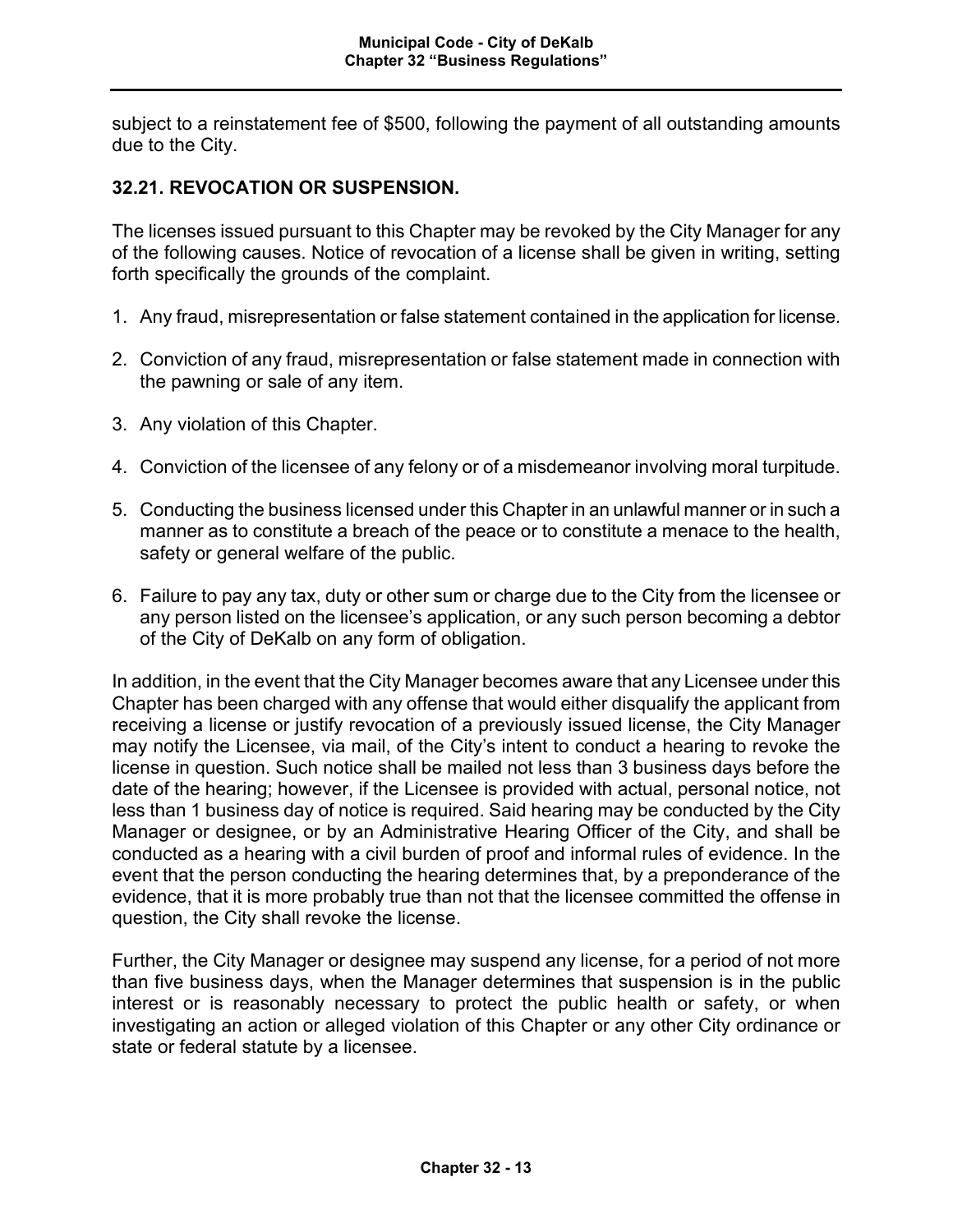## **32.22. PENALTY PROVISIONS.**

Unless otherwise specifically recited in a given section of this article, the penalty for violation of this article shall be: 1) suspension or revocation of licensure; and, 2) a fine of not less than \$500 nor more than \$1,000 per violation, per occurrence, per day.

## **32.23 GARAGE SALES.**

It shall be unlawful for any person, group of persons, or organization to sell or offer for sale any secondhand household goods, clothing or other articles of personal property at what is commonly called a rummage, yard or garage sale on more than three (3) occasions in a calendar year if such sales are conducted in any residential zoned (SFR-1, SFR-2, TFR, or MFR) district of the City. Each of the three (3) allowable occasions in a calendar year shall be limited to not more than three (3) consecutive days.

Any person, group of persons, or organization who knowingly violates this provision shall be fined not less than One Hundred Dollars (\$100.00) nor more than Five Hundred Dollars (\$500.00) for each offense and a separate offense shall be deemed committed on each day during, or on which a violation occurs or continues.

## **32.24 GOING OUT OF BUSINESS.**

There is hereby adopted by reference the provisions of Illinois Revised Statutes, Chapter 121-1/2, Section 157.1-157.12 (815 ILCS 350). Three copies of such statute are on file and kept in the office of the City Clerk and available for public use, inspection and examination, and have been so on file for a period of thirty days prior to adoption of this ordinance incorporating such Statute.

Duration of Sale - License Fee. A fee of Twenty-five Dollars (\$25.00) shall be charged for a license period of sixty (60) days from the start of such sale, with an additional thirty (30) days granted, if necessary, at no charge.

### **32.25 SOCIAL CLUBS**

1. Definition of Social Club: Any business or organization which is open to the public (either generally open or available through the purchase of tickets or entry), the primary function of which is to offer, provide, procure, make available, allow, suffer or permit entertainment to patrons, consisting of dancing and/or the enjoyment of live or prerecorded music, and/or the enjoyment of entertainment provided by dancers, comedians, fighters/boxers/martial-artists or other performers, with or without food, in an indoor venue. A Social Club shall not include: a) an establishment with a valid liquor license issued by the City of DeKalb; b) theaters which seat patrons in parallel rows of fixed seats, with seating capacity of 1,000 patrons or more; c) outdoor performances; d) any business, organization or event conducted by a component part of a unit of government; e) full service restaurants that feature background music incidental to the primary function of serving food; f) movie theaters with at least 4 separate theaters,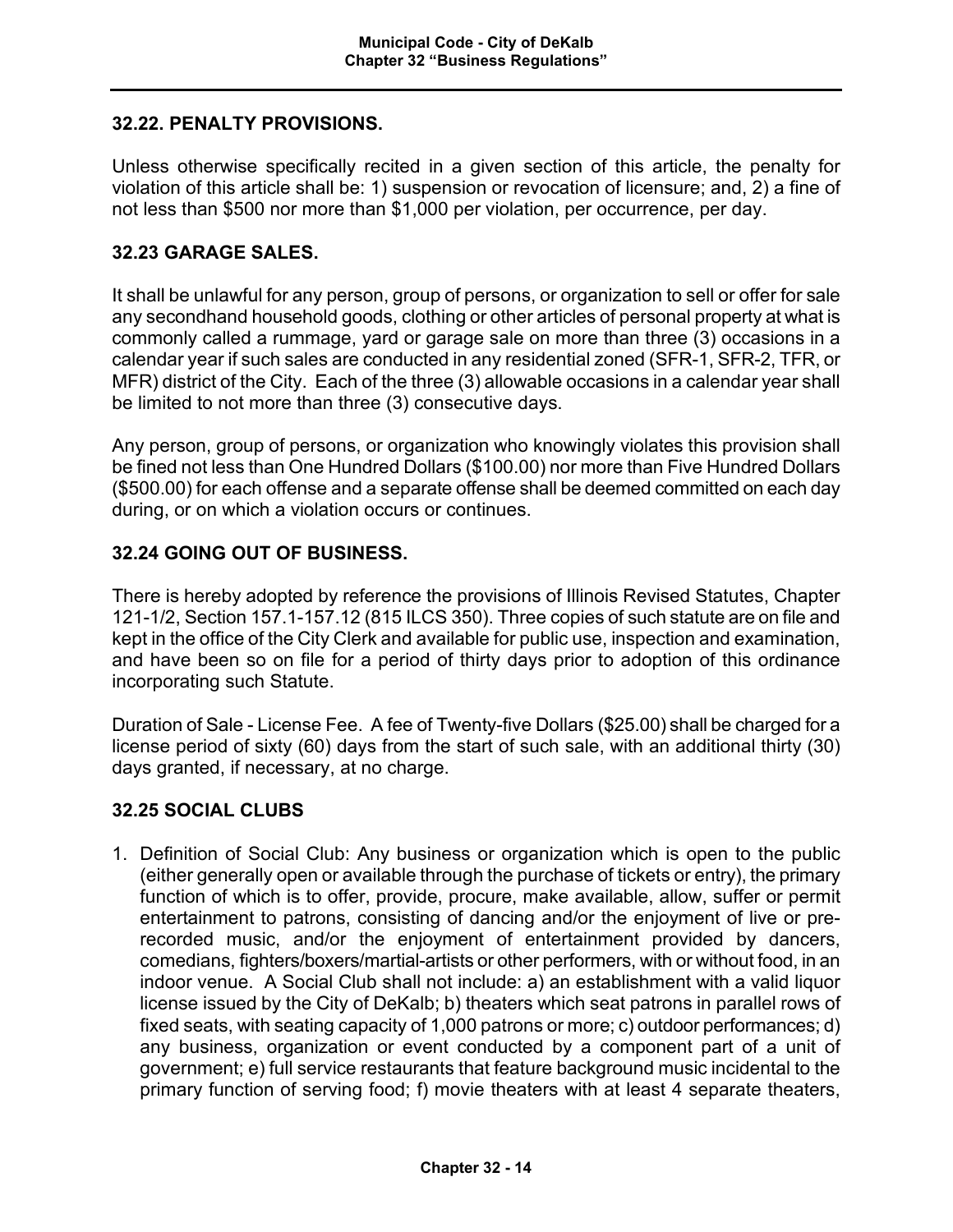each with fixed seating for 100 patrons or more; or, g) fraternities or sororities that are recognized by, registered with and affiliated with Northern Illinois University and which have a then-current charter/approval from the University.

2. License Required: It shall be unlawful to operate a Social Club, either as a fixed use within an establishment or as a temporary or special event, without first obtaining a license issued by the City of DeKalb. Violation of this Ordinance shall be punishable by a fine of not less than Seven Hundred and Fifty Dollars (\$750.00) per occurrence, and each day that a violation exists shall be deemed to be a separate occurrence. In addition, in the event that the City proves a violation of this Ordinance, the City shall be entitled to recover any costs incurred by the City in responding to the violation or the entity generating the violation, including but not limited to personnel and equipment costs for police or fire department responses to the establishment, or to patrons entering or exiting the establishment.

- 3. License Application and Process:
	- a. Application shall be made to the City of DeKalb for a license under this Ordinance on a form acceptable to the City Manager, substantially in the form of a liquor license application and containing the same information as required on a liquor license application, with such additional information as shall be required by the City Manager or designee (including details of operation, parking arrangements and any other required information). The applicant shall be required to provide a detailed security plan for review and approval by the Chief of Police or designee, and shall be required to designate one or more managers, at least one of whom shall be on premises at all times that the establishment is in operation.
	- b. Applicants shall be required to comply with the provisions of City Code Section 38.06 for provision of insurance (other than dram shop insurance). Proof of insurance shall be required at time of application.
	- c. Applicants shall be required to obtain a Fire Life Safety License for their proposed establishment prior to applying for a license under this Ordinance. Applicants shall also be required to complete any other City applications and obtain any other City permits, permissions or inspections prior to application for a license under this Ordinance.
	- d. Prior to issuance of a license under this Ordinance, the proposed establishment shall be fully built-out and shall have been issued a certificate of occupancy. The establishment must be in full conformance with all applicable local, state and federal regulations.
	- e. After satisfying all conditions precedent as outlined above, successfully completing a background check for all owners and managers of the facility (utilizing the procedure utilized for liquor license applications) and then submitting a completed application and posting the application deposit, the City shall thereafter have a period of fortyfive (45) days for staff review and evaluation of the application. Staff review shall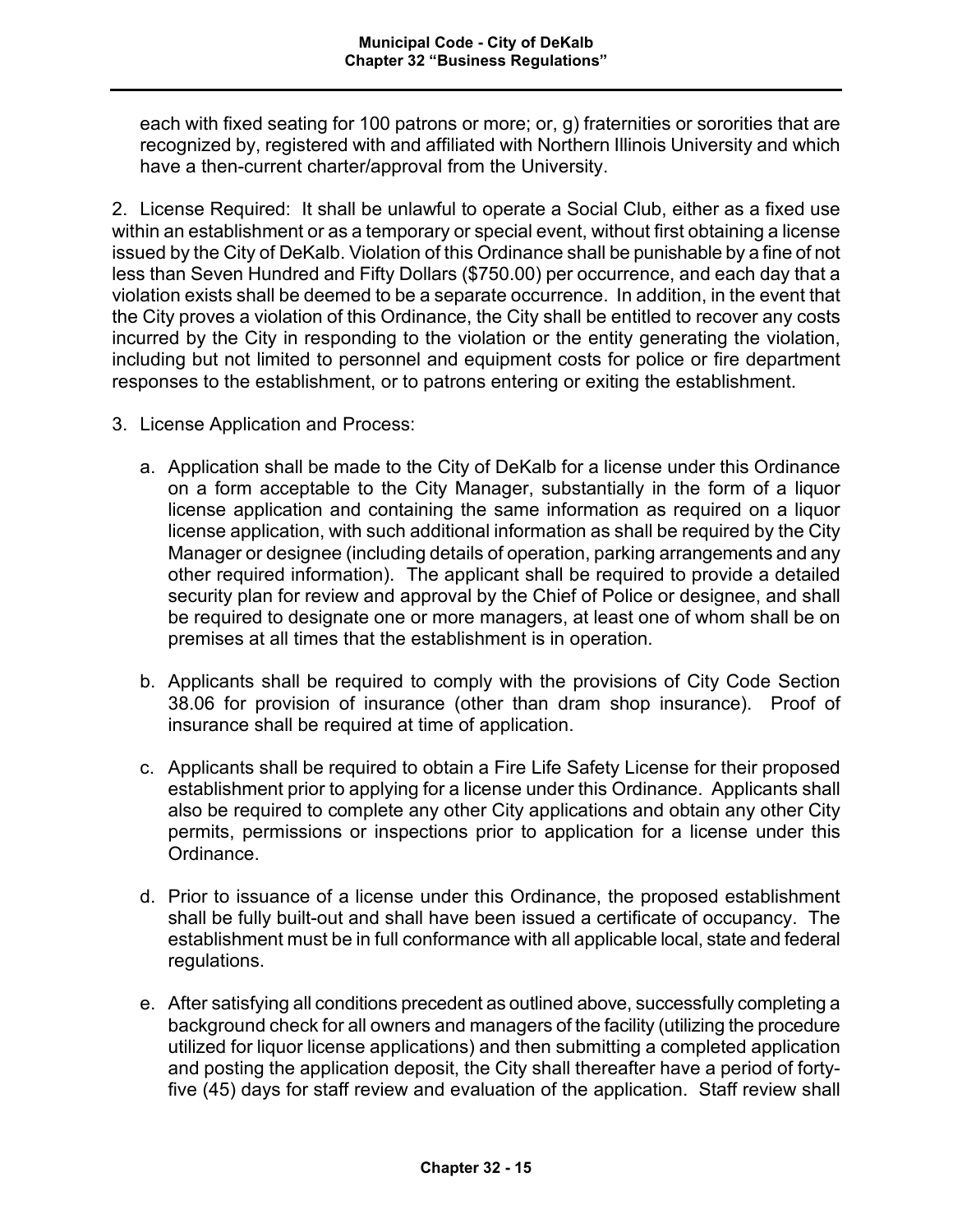include any recommendations regarding public safety concerns, appropriateness of siting and zoning, available parking, proximity to schools or other age-sensitive installations, noise generation, adequacy of site lighting, and any other relevant considerations. If any conditions are discovered during such review that constitute a violation of any applicable law, code, regulation or ordinance, the forty-five (45) day review period shall be tolled until such point as the premises is brought into compliance with applicable codes.

- f. Following staff review, the matter shall be forwarded to the City Council of the City of DeKalb at a meeting occurring within forty-five (45) days of the date on which staff review is completed. The City Council shall be provided with all staff recommendations and shall make the ultimate decision as to whether a license should be granted or denied.
- g. Submission of a signed application for a license and/or acceptance of a license under this ordinance constitutes the applicant's consent to an inspection of any and all portions of the licensed premises by the City: 1) at any time during the normal business hours of the licensed premises, with or without advance notice; or, 2) at such other time as the City shall designate to the applicant/licensee in writing, with not less than 48 hours advance notice. Inspections pursuant to this consent may be conducted by any City personnel, including Police Department, Building, Public Works, or Fire Department staff, the City Attorney, the City Manager or other staff authorized by the City Manager, for purposes of determining compliance with the provisions of this ordinance, or for purposes of determining compliance with any other applicable code or regulation. The consent for inspection shall extend to any portion of the premises. An applicant or licensee's refusal to grant access to the premises for an inspection shall constitute grounds for denial of a pending application (without refund of any posted application fees) and shall constitute a violation of this ordinance for license holders, which may subject a licensee to suspension or revocation of their license, imposition of fines and penalties under this ordinance, or both. All holders of a license must also hold a valid Fire Life Safety License issued by the City.
- 4. Issuance of License: Upon conclusion of any consideration of a license application, the City Council may grant or deny the license application. A license application may be continued from time to time, and the City Council may require the conduct of a public hearing on the application; any publication or notice costs for the public hearing shall be borne by the applicant. In approving a license, the City Council shall be authorized to impose conditions on the license issuance relating to the conduct of the Social Club, the provision of parking, security, site improvements, or such other terms as the City Council shall determine are necessary and appropriate to ensure public safety. A license approved under this Ordinance may have a term that requires the license to be submitted to City Council for renewal or may be subject to renewal by the Mayor or City Manager; the mechanism for renewal shall be described at the time of initial issuance.
	- a. Conditional Approval of License: The City Council may, but shall not be obligated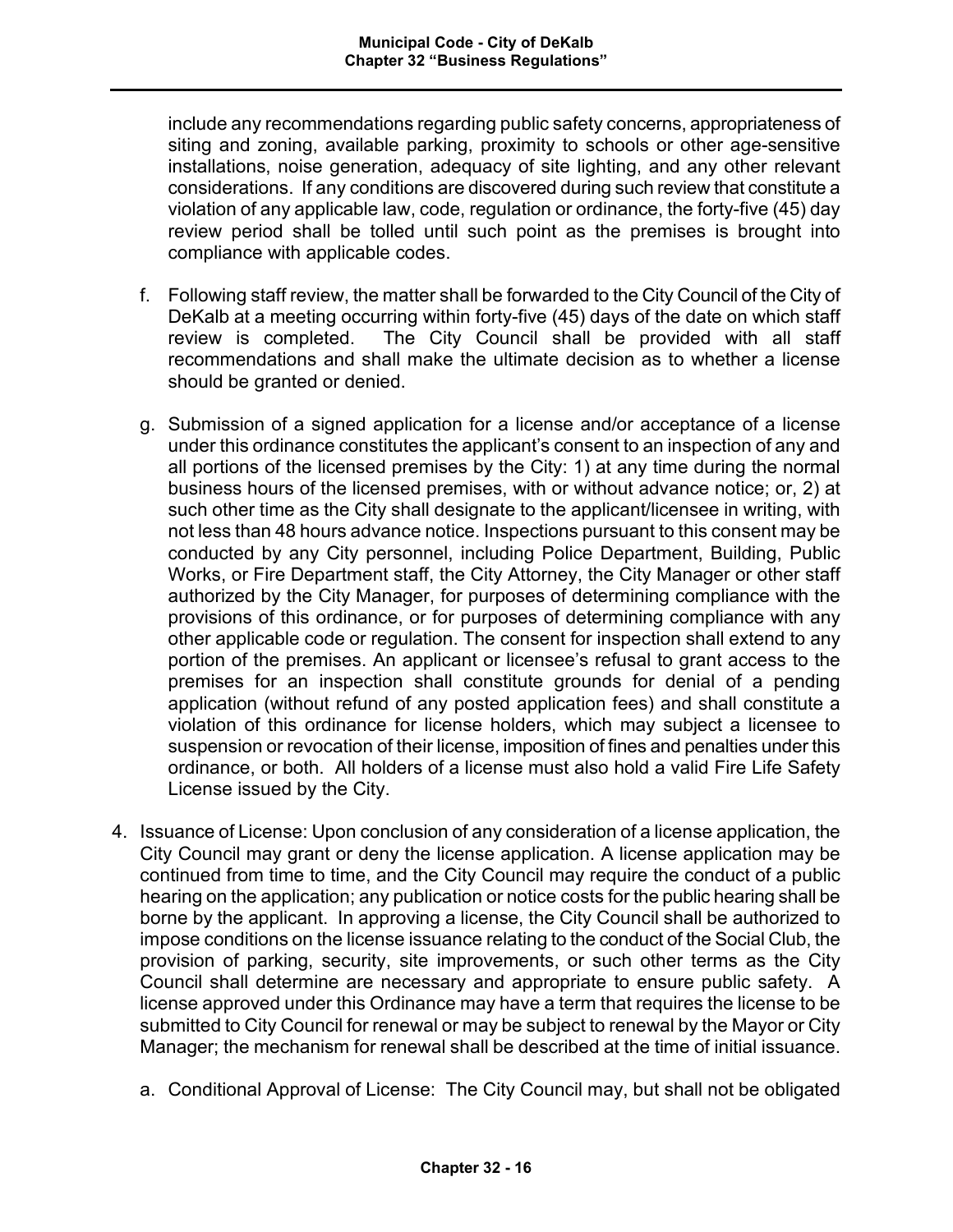to, approve social club licenses for licensees who are otherwise eligible for issuance of a license, but whose place of business has not been built-out, has not received a Fire-Life Safety License, is not yet eligible for issuance of a final certificate of occupancy or is otherwise ineligible for operation because of non-compliance with any other City Code or requirement. Such conditional licenses shall not permit occupancy of the premises until such point in time as all required City permits and approvals have been received by the Licensee. At such time as all other required City permits and approvals, including but not limited to a certificate of occupancy and final inspection, have been provided, a conditionally issued license shall convert to an unconditional license, subject to the terms of this Chapter 32. Should a Licensee fail, within a time specified by the City Council, to obtain all required City permits and approvals including but not limited to a certificate of occupancy, the City Manager shall be authorized to revoke the conditional license without any requirement of holding a public hearing or providing any due process. Any applicant/Licensee who requests a conditional license under this subsection shall execute a waiver agreeing and acknowledging the terms of this subsection, including the provisions relating to revocation.

- 5. License Fees: The fee for applying for, obtaining and renewing a Social Club License, and the term of such license, shall be the same as that utilized by the City of DeKalb for a Restaurant Liquor License under the then-current terms of Chapter 38 of the City Code of Ordinances.
- 6. Suspension or Revocation of License: The City may utilize any process outlined in City Code for the suspension or revocation of any City-issued license as the process for suspension or revocation of the license contemplated herein. Licenses may be suspended or revoked for any violation of any applicable code, ordinance or statute.
- 7. Additional Restrictions:
	- a. It shall be unlawful to possess, sell, dispense, or permit to be possessed, sold or dispensed any item at a Social Club which is either unlawful to sell or dispense, or which is regulated for distribution by age (e.g. alcohol, tobacco or similarly agerestricted items). The licensee shall maintain adequate security procedures to ensure that no person enters the establishment in violation of these provisions.
	- b. Once admitted to the Social Club, a person shall not be permitted to exit and reenter the premises sooner than the following business day (with business day defined based upon the hours of operation of the establishment, and not occurring before such time as the establishment has fully closed and subsequently reopened).
	- c. The hours of operation for a Social Club shall be fixed by the terms of licensure.
	- d. Any Social Club shall have illumination of at least 5-foot candles at floor level at all times that the Social Club is in operation.
	- e. It is the licensee's duty to prevent loitering, nuisances or disturbances of the peace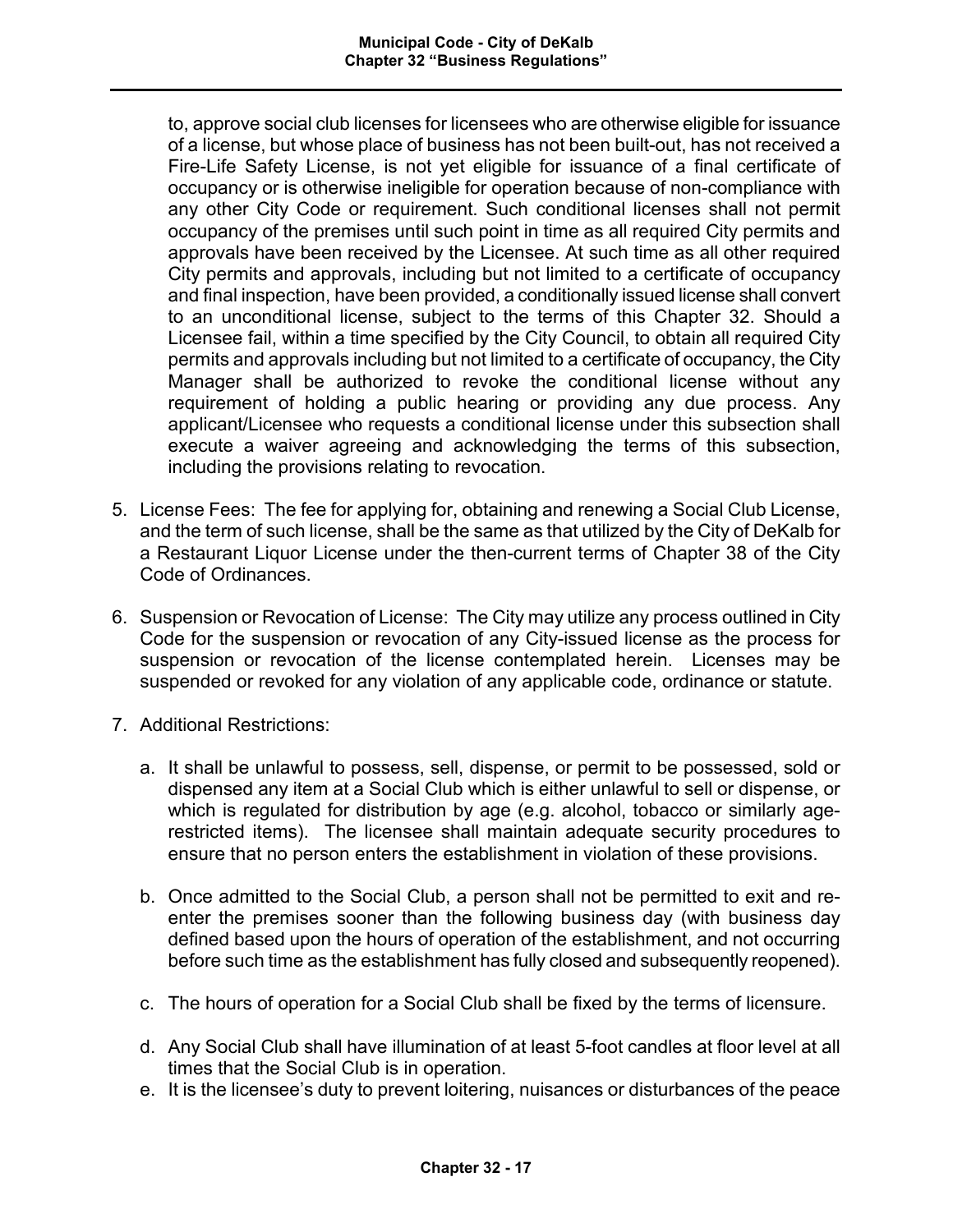by patrons of the Social Club on the premises or in the immediate vicinity thereof, and to clean all litter and remediate all graffiti or other damage generated by patrons of the Social Club on the premises or in the immediate vicinity thereof, within two hours of Social Club closure on any given day.

- f. No licensee, his agent or employee shall allow or permit any person to perform acts of or acts which simulate: a) sexual intercourse, masturbation, sodomy, bestiality, oral copulation, flagellation or any sexual acts which are prohibited by law; b) the actual or simulated touching, caressing or fondling of the breast, buttocks, anus or genitals; c) the actual or simulated displaying of the pubic hair, anus, vulva or genitals; d) the actual or simulated displaying of the breast so as to expose the nipple of the female breast; e) the displaying of films or pictures depicting acts, a live performance of which is prohibited by a), b), c) or d) above. No licensee, his agent or employee shall allow or permit any person to remain in or upon the licensed premises who exposes in public view any portion of his or her genitals or anus.
- g. Each licensee shall provide at least one public telephone for outgoing calls only for each 125 patrons (based upon the maximum occupancy of the premises). No licensee shall permit sound or vibration exceeding 90 decibels measured with a standard meter "A" scale within two feet of any public telephone receiver or audible at such level on the outside of any exterior wall of the premises located more than ten feet from a doorway of the licensed premises. No public telephone shall be provided on the premises for incoming calls
- h. The license issued hereunder shall be non-transferrable and non-assignable, issued to the license holder only. The determination of what constitutes a transfer or assignment of the license shall utilize the same procedure and regulations as applicable to a liquor license.
- i. The licensee shall deliver to the chief of police, no later than 72 hours before any scheduled special event occurring at a licensed premises, true and accurate copies of any and all advertisements of whatever nature therefore used to advertise or promote the event. The licensee shall also include prior to any such advertised event:
	- (1) The number of employees and/or performers to be used for the event.
	- (2) Designation of the individual who will be available prior to and during the event and who shall have authority to accept complaints, notice of violations, or take corrective action as required by proper officials of the city.
	- (3) A security plan with an acknowledgment that any changes to the security plan must be submitted to the chief of police in writing one business day before the event, and the security plan must be followed without any changes unless such change has been submitted to the chief of police in writing and he has approved it prior to the event being opened.